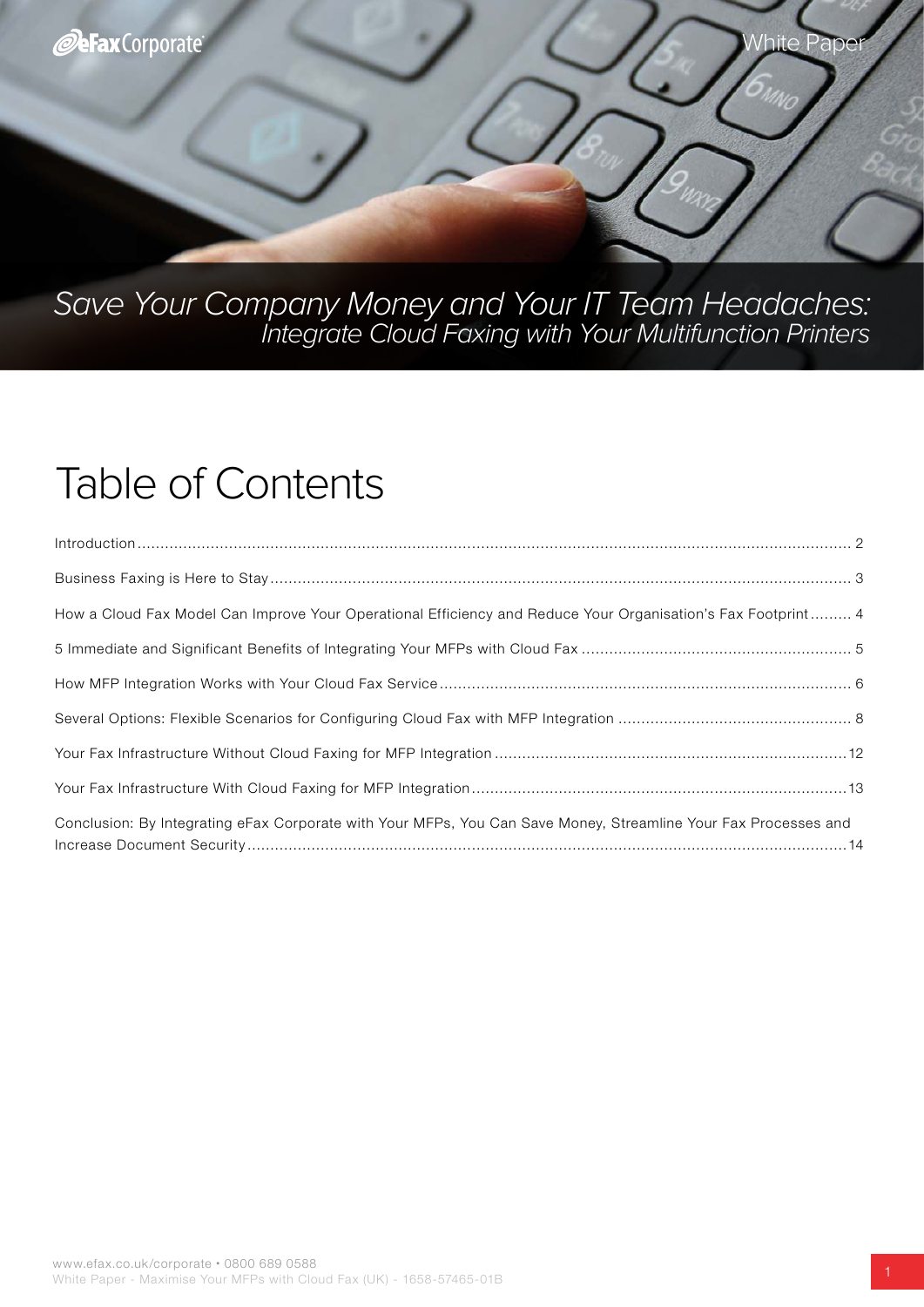<span id="page-1-0"></span>When you outsource your organisation's fax infrastructure to the cloud, you can cut costs, make your staff more efficient — and get your Technology Support Staff out of the fax-troubleshooting business

No matter how you write it up, a pro-versus-con sheet for migrating your business's fax infrastructure to the cloud will look extremely lopsided in favour of the "pro" column. Your IT team can remove the hassles of maintaining and troubleshooting aging fax hardware. Your business can eliminate the high costs of keeping your fax servers operational, such as gateway software, telecom-interface cards and dedicated fax lines. Your staff will also gain efficiency from being able to fax anywhere, by email or through a simple web interface. And by moving from legacy hardware to a cloud fax model, you can increase the security and compliance of your company's sensitive data.

But your list might still have one item on the "con" side of the sheet: If we eliminate our onsite fax hardware, and move our operations to a fax-by-email model, can we still easily send a paper fax if we need to? The good news: You can actually move this to the "pro" column as well — because, yes, the right cloud fax solution will give your staff the flexibility to fax online and to fax a hardcopy when necessary. The even better news: You can do this by leveraging the multifunction printers (MFPs) your company has already invested in — because the right cloud fax service will integrate with your MFPs, and let your employees send paper faxes over the Internet directly from the MFP glass.



White Paper

#### Incredibly…

One business saved nearly £10,000 per month by migrating to cloud faxing with eFax Corporate® and integrating their 350 multifunction printers into the cloud fax environment. They were able to eliminate the analogue fax lines (£30/month each) running to their MFPs for faxing. The cloud fax service still allows paper faxing from the MFP glass — but now it can be transmitted using highly secure TLS encryption.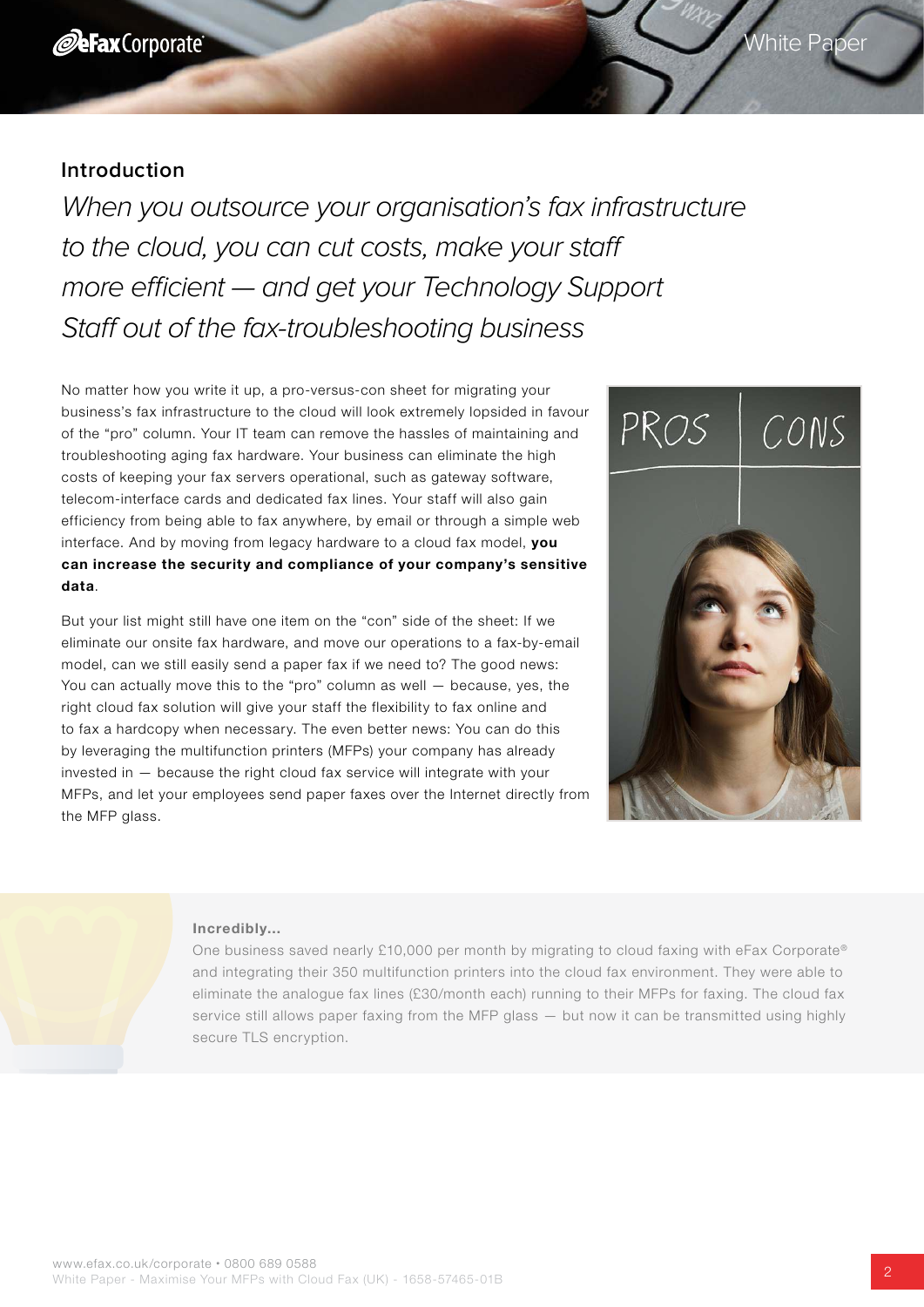# <span id="page-2-0"></span>**Business Faxing is Here to Stay**

Before our discussion of integrating cloud fax with your MFPs, it is worth first spending a moment to underscore why your organisation should plan to maintain some form of business fax capability for the foreseeable future. Although experts have been predicting the demise of fax for decades, the transmission protocol persists even today, well into the era of email and the cloud. Which means there is a high likelihood that at least some of your vendors, customers and partners will continue demanding to communicate with your business via fax.

Here are some interesting data points from a CIO Insight feature that ran a couple of years ago, "The Office Fax Machine is Alive and Well"<sup>1</sup> :



# **of office workers still fax at work** 85% 25% said they continue using fax **because regulations require they do so**

# **said they still use traditional, 72%** said they st<br>paper faxes **33%** said they continue using fax **because businesses they work with demand it**

Why do businesses continue to use fax  $-$  even paper-based fax  $-$  in the digital era? There are many reasons: faxing is familiar; most organisations have fax infrastructure in place; if handled correctly, faxing offers detailed audit trails. Then there's simple inertia: Businesses do it because that's how they've always done it.

All of which underscores the point that, for the foreseeable future, your business will likely need to continue supporting some type of fax infrastructure.

### Why Your Team Might Need to Fax:

### Business Needs

E.g., your fax recipient demands a "wet ink" signature

### Document Tracking

You need a clear and complete audit trail for every transmission

### Security Needs

Your doc needs the protection only a secure fax provides

#### Compliance Requirements

A fax is better aligned with your industry's data privacy regulations

#### Market Demands

Your partners, vendors and customers demand working via fax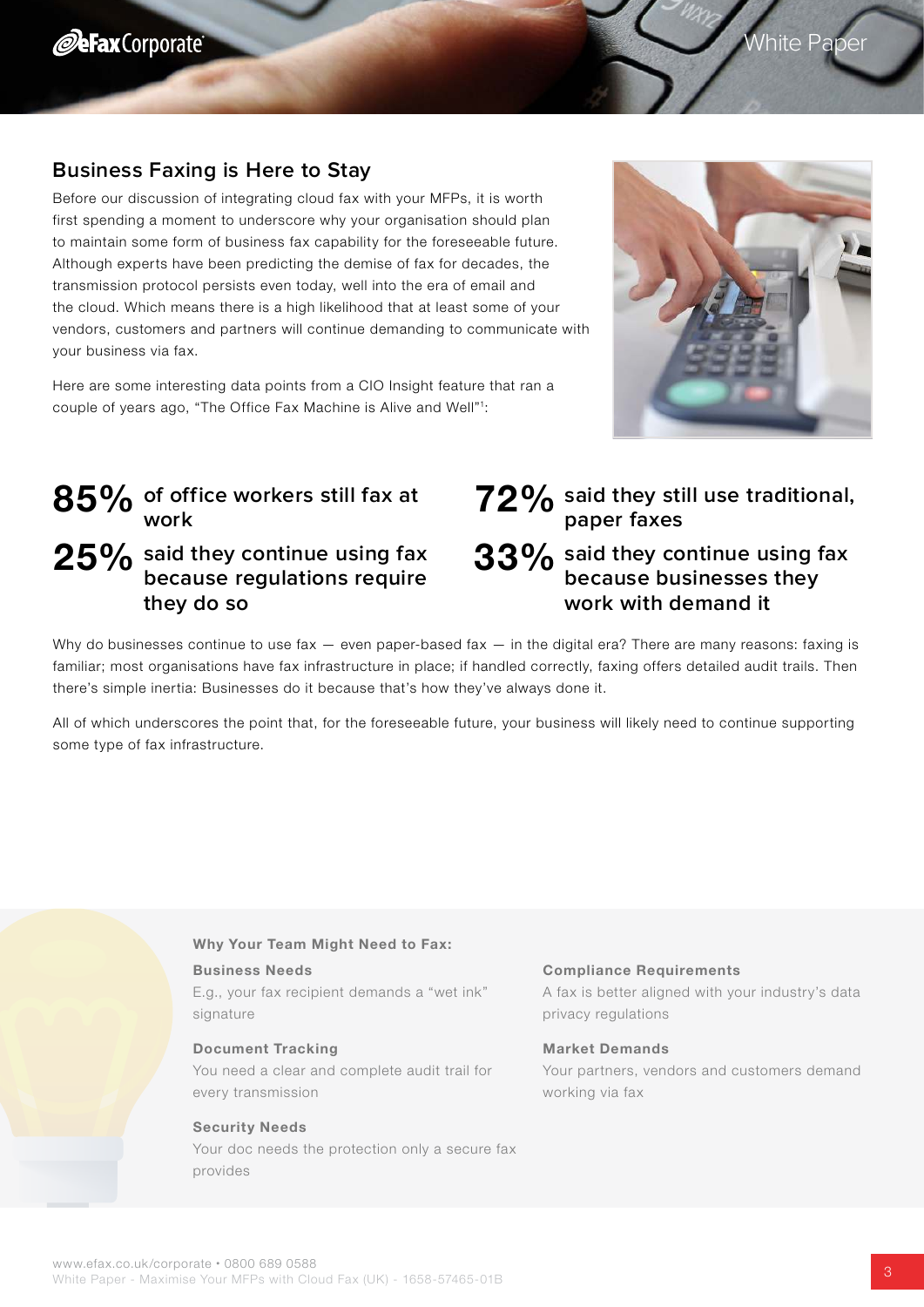# <span id="page-3-0"></span>**How a Cloud Fax Model Can Improve Your Operational Efficiency and Reduce Your Organisation's Fax Footprint**

Having just made a case for maintaining robust fax capability across your organisation, it is important to point out that this does not mean you will need to continue to invest in your old, analogue-driven fax infrastructure. Quite the opposite.

Upgrading from a legacy fax environment to a cloud fax model can yield significant benefits immediately  $-$  both for the IT team that has been dealing with the hassles of the aging fax hardware, and for the company in general, which will experience cost savings, enhanced document security and a more efficient fax process.

# **Here are some of the ways that cloud faxing can streamline and improve your faxing:**

- 1. Because cloud faxing is fully hosted offsite, a business will need only an email address and an Internet connection to maintain a sophisticated fax capability — which includes the ability to receive, review, edit, and send a fax from any Internetconnected device.
- 2. The right cloud fax service can also integrate easily into an organisation's productivity applications (such as Microsoft® Word®) and allow employees to fax documents electronically from within these apps. It can also integrate directly into an organisation's workflow solutions such as healthcare providers' electronic patient records (EPR) systems, via APIs.
- 3. When you migrate to a cloud fax service, you can retire vour onsite fax hardware – including your network of desktop fax machines, your in-house fax servers and all of the related hardware and software required to run this entire aging fax infrastructure.
- 4. Leveraging your MFPs for paper faxing within your cloud fax environment can also save your company  $$ lines running to each MFP. With MFP integration into your cloud fax infrastructure, you can still enable paper faxing from MFPs — but do so by email, rather than by costly telecom lines. By removing the analogue fax lines to each of its 350 MFPs, one large business estimated that they can immediately save nearly  $£10,000$  per month  $-$  while still maintaining full fax capability from its MFPs.
- 5. Because the service operates in the cloud, your business can quickly and easily increase (or decrease) fax capacity anytime. In other words, **cloud faxing is** essentially a pay-as-you-go model, where you can scale up or down to meet your business's demands as often as you need.
- 6. A cloud fax service can also enhance the security and regulatory compliance of your current fax processes. This is because the best-in-class cloud fax providers protect faxes using the most sophisticated methodologies — including Transport Layer Security (TLS) encryption for faxes in transit over the Internet; with Advanced Encryption Standard (AES) 256-bit encryption of stored documents.
- 7. Finally and most relevant to our discussion here the right cloud fax solution will **give your business** the flexibility to maintain secure paper-faxing capability when you need it. You can do this by integrating your existing multifunction printers (MFPs) into your cloud fax service, which will enable your staff to send a paper fax right from the MFP's glass when they need to.



# White Paper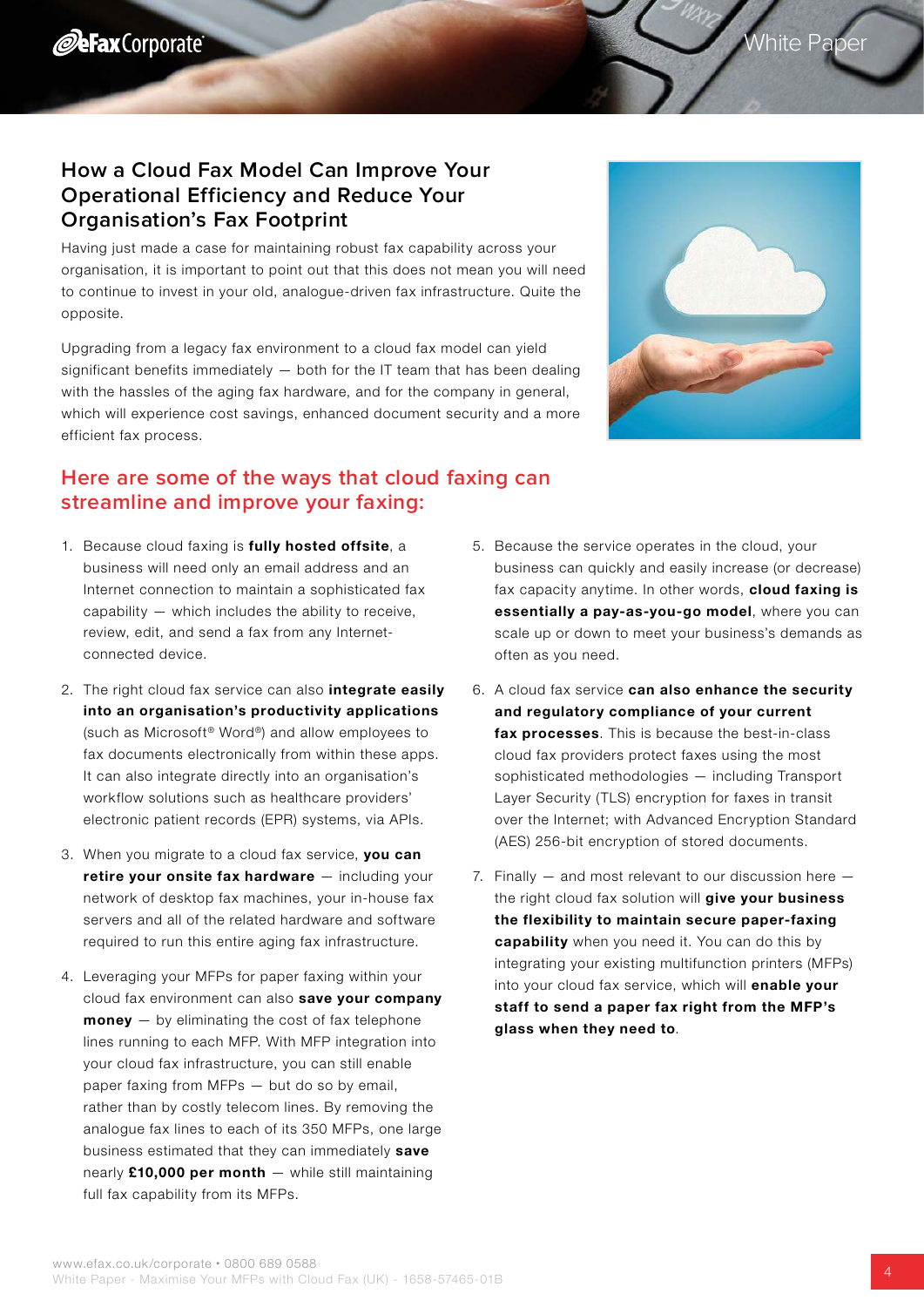# <span id="page-4-0"></span>**5 Immediate and Significant Benefits of Integrating Your MFPs with Cloud Fax**

Migrating any entrenched technology or system within an organisation can often seem risky — even if the system is clearly outdated and counterproductive. But the risks remain: Possible downtime during the transition period, difficulty moving your staff to the new systems, and possibly even unforeseen compatibility issues that render the new solution inefficient or unworkable.

But the transition from your in-house fax architecture to a hosted, cloud fax service integrated with your MFPs will be so simple, so seamless and so easy for your staff to grasp, you won't face any of those issues. Moreover, the list below demonstrates how significant the benefits will be to your company when you make this quick and convenient upgrade:



### **1. Added Convenience**

Without introducing any new hardware or software, you can give your employees another convenient mechanism for faxing — particularly convenient in those instances when an employee needs to send a paper fax.

### **2. Improved Workflow**

You will be placing full-featured fax capability right at the MFP control panel. Your employees will be able to use any networked MFP to add a stored cover sheet (for example, with unique client matter), to call up distribution lists for faxes going to multiple recipients, and to send faxes to frequent recipients with the touch of a button, using pre-programmed "hot buttons."\*

### **3. Reduced IT Footprint**

You will significantly reduce your business's ongoing fax headaches — whether they are currently managing a distributed network of legacy fax machines or inhouse servers. With a cloud fax solution, and your MFPs integrated into it, you can hand off responsibility for hardware and software upgrades and maintenance to an expert third party  $-$  and training your new employees on the system will take minutes. Cloud faxing is, after all, as easy as using email.

### **4. Enhanced Usage Tracking**

Your cloud fax solution will automatically create a complete audit trail of every fax transmission your team sends and receives — including all documents faxed through your networked MFPs — and all of this data will be easily accessible anytime through your company's secure cloud fax portal online.

### **5. Improved Security**

By deploying the right cloud fax solution (and integrating your MFPs), you will significantly enhance the security and compliance of your faxes — with strong encryption protocols and better physical security. That is because the right cloud fax partner can ensure your faxes are protected at all times with the most sophisticated security and encryption.

\* Requires MFPs with support for Integrated Internet Fax Services and use of SMTP codes provided by eFax Corporate®.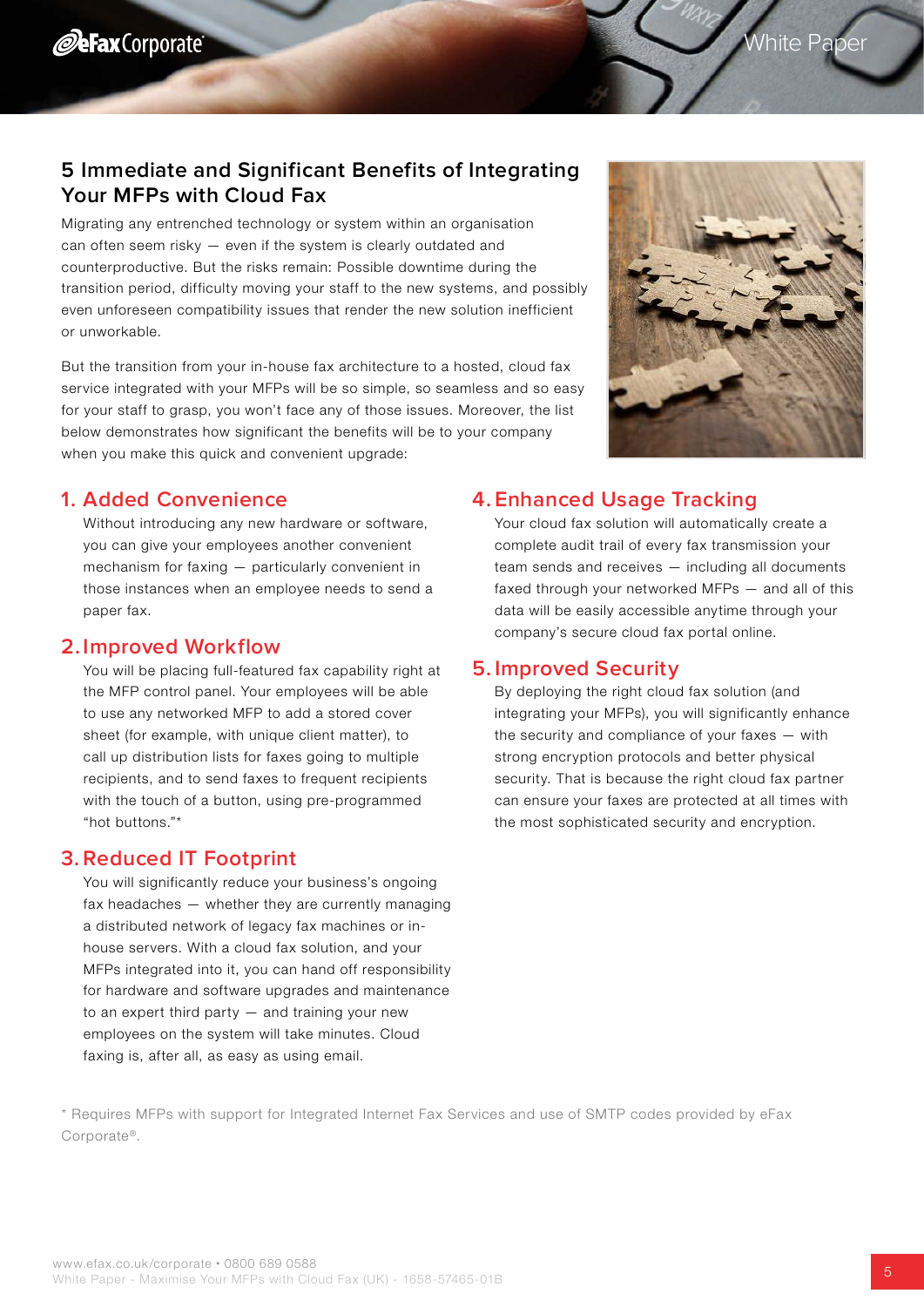White Paper

## <span id="page-5-0"></span>**How MFP Integration Works with Your Cloud Fax Service**

When you deploy a cloud fax solution across your organisation, you receive as many virtual fax numbers as you need — you might opt for one fax number shared among each team or department, or you might choose to give each employee their own fax number.

Although they are formatted as real fax numbers (your choice of local or freephone numbers), these virtual fax numbers actually work with your business email addresses — inbound faxes can be delivered to your employees' inboxes, and your staff can send faxes as email, attaching the documents they want to fax, from any Internet-connected device.





### **How then, does MFP integration work?**

When you deploy the eFax Corporate cloud fax service across your organisation, your employees will be able to receive, edit, sign, send and store all faxes digitally — by email or through a web interface. And when you add eFax Corporate's MFP Fax Direct Feature®, you receive the best of both worlds: You enable your staff to fax from the MFP glass without the need for individual logins (for lower overhead), but you still realise the benefits of enhanced security, confirmation receipts and complete audit trails.

As long as the MFP is connected to your organisation's network and supports Integrated Internet Fax Services, your employees can use it to fax by email, as they would do with any Internet-connected device — desktop, laptop, tablet, smartphone. The only difference in this case would be that the document your employee was sending would be a hard copy.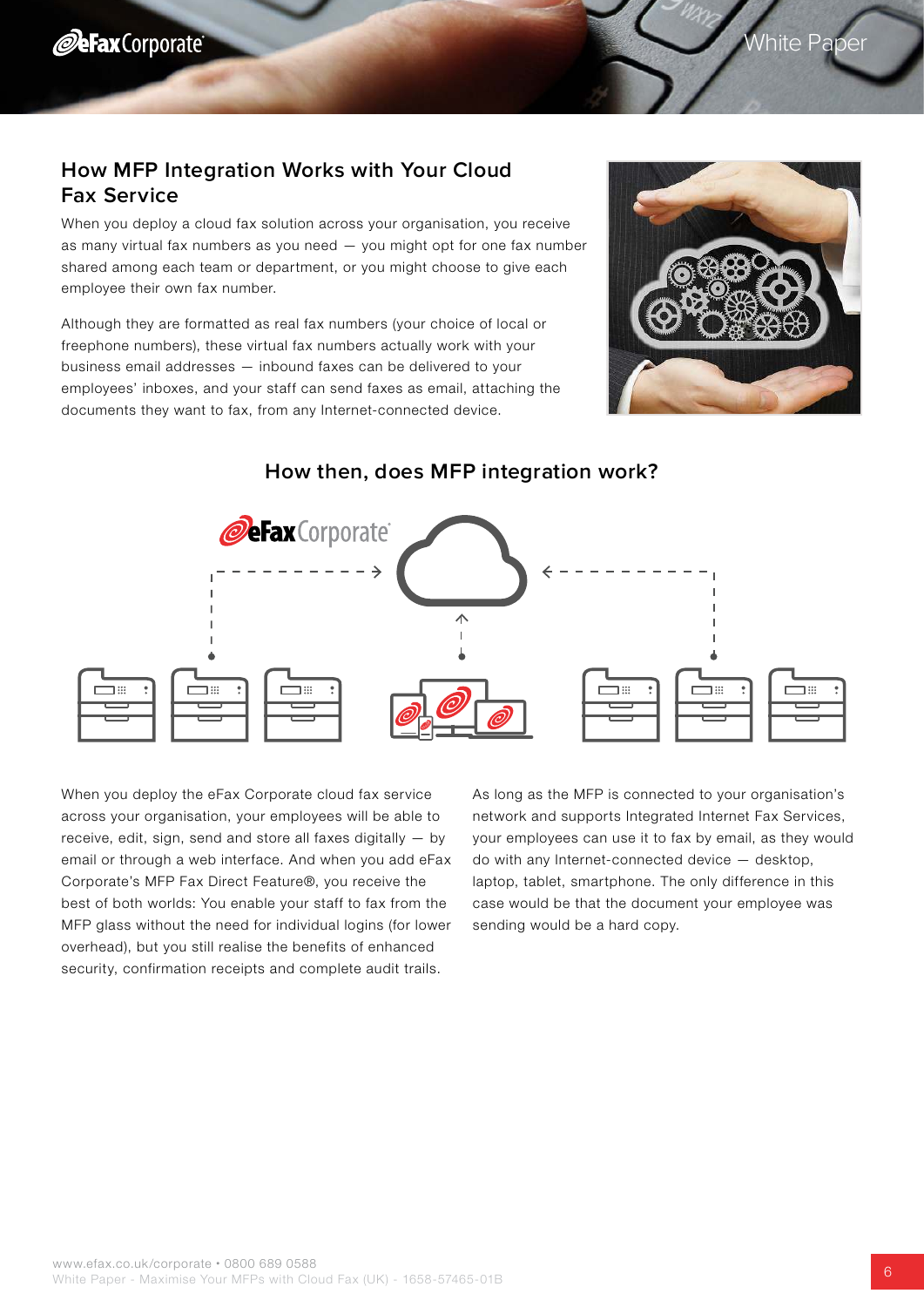

### **How Your Employee Can Send a Paper Fax from an MFP Integrated with a Cloud Fax Service: A Simple, 3-Step Process.**

- 1. From the MFP panel, your employee logs into the MFP (only if required using Active Directory/LDAP), and places the paper document on the MFP to be faxed.
- 2. Your employee then scans the hardcopy document into the MFP, and opens a new email message and attaches the scanned file to that message.
- 3. Finally, your employee enters the recipient's fax number in the "To" field using the cloud fax service's unique email format (either [FaxNumber]@efaxsend.com or a similar format using the eFax Secure service) — and sends the email.



The above scenario represents one of several options for sending a cloud-based fax directly over the Internet using your standard office MFP. With a versatile and flexible enterprise service such as the one from eFax Corporate, you will have several MFP integration options available, which you can choose based on your company's existing network architecture and faxing needs.

In addition to saving money on fax infrastructure, outsourcing your business's fax-related hassles to a trusted expert and improving your overall fax processes, integrating your MFPs with a cloud fax service also lets you include preprogrammed "hot buttons" on the MFP — which will further streamline faxing for your employees.\*

By hitting a "hot button" key on the MFP panel, for example, your employees can quickly select a frequently used recipient's fax number, or even add SMTP shortcut codes to add custom cover sheets, or direct a fax's confirmation receipt to be delivered to a specific email address. A great timesaver and employee workflow optimisation shortcut.

We will discuss these four MFP-integration options in detail below.

\* Requires MFPs with support for Integrated Internet Fax Services and use of SMTP codes provided by eFax Corporate®.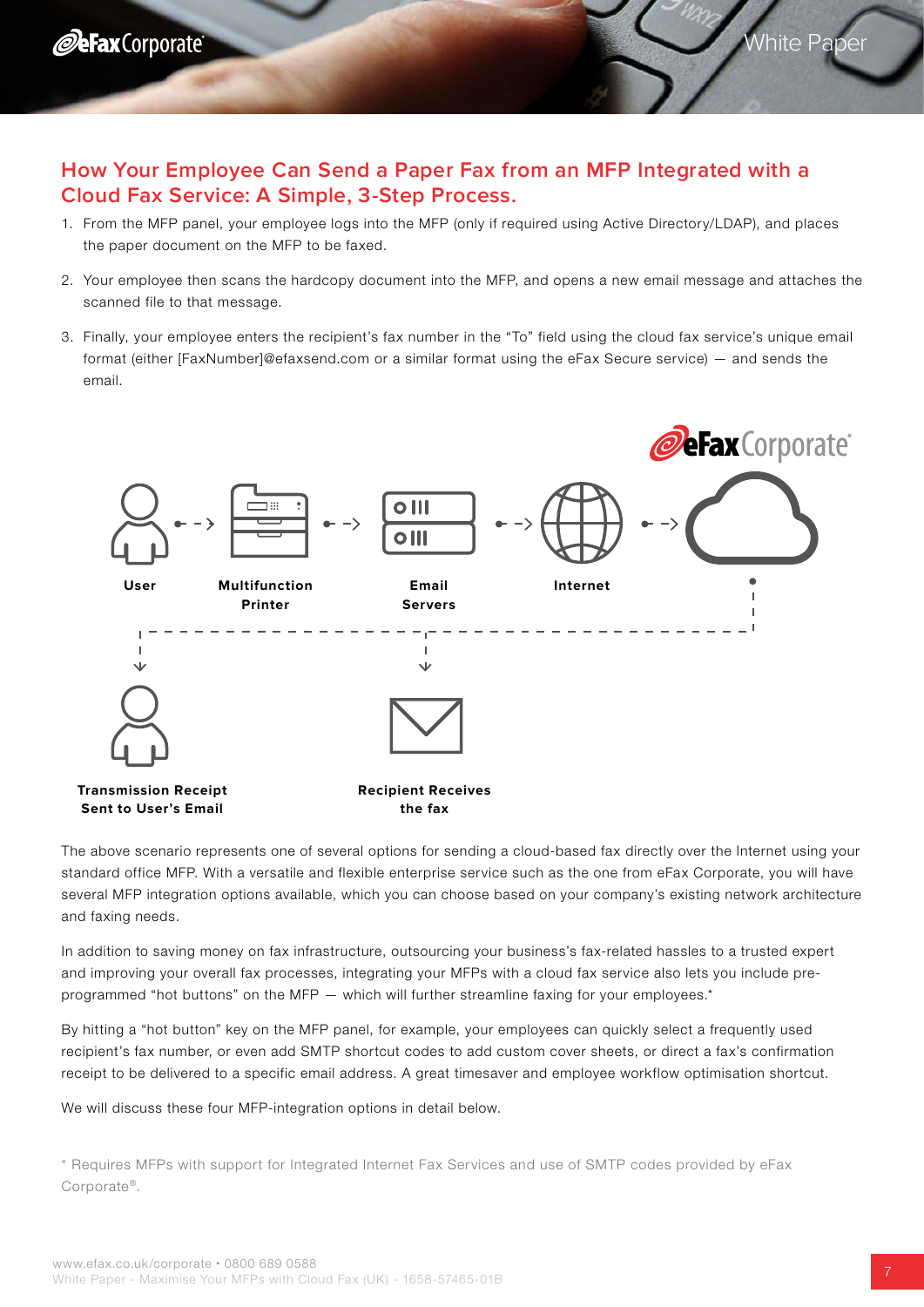# <span id="page-7-0"></span>**Several Options: Flexible Scenarios for Configuring Cloud Fax with MFP Integration**

There is no one-size-fits-all ideal solution for deploying cloud fax capability integrated with a company's MFPs. You will need to strike the right balance for your business, weighing such factors as your staff's fax volume and frequency, the level of security your faxes require in transit and in storage, any regulatory compliance issues governing your transmission of sensitive material, and of course your budget.

The good news is that with the right cloud fax provider, such as industry leader eFax Corporate®, you can choose from a wide range of cloud faxing and MFP integration options — designed for businesses from the smallest, one-person operations to the largest and most heavily regulated enterprises.



### Here is a description of our four standard MFP integration options.

### **Option 1: Small Business MFP or Desktop MFP Configuration**

This setup is ideal for a small estate agents office or barrister's practice, or even a home office, with a standard consumer-grade MFP. All your office would need here would be to set up your eFax Corporate cloud fax account and tie your MFP to your network, so you can send faxes via email from the MFP directly.

For this configuration, you will would simply add your MFP's assigned email address as both the send and receive address on one of your eFax user accounts.

This configuration is the easiest to set up and requires almost no ongoing management. But it is also the least flexible and robust. For example, this setup will require you to use only your MFP's manufacturer-assigned email address, which means you will lose reporting capability to track fax usage across users. It will also limit your security options in many cases, for example, TLS encryption will not be supported.

### **Add MFP email address to an eFax® account**

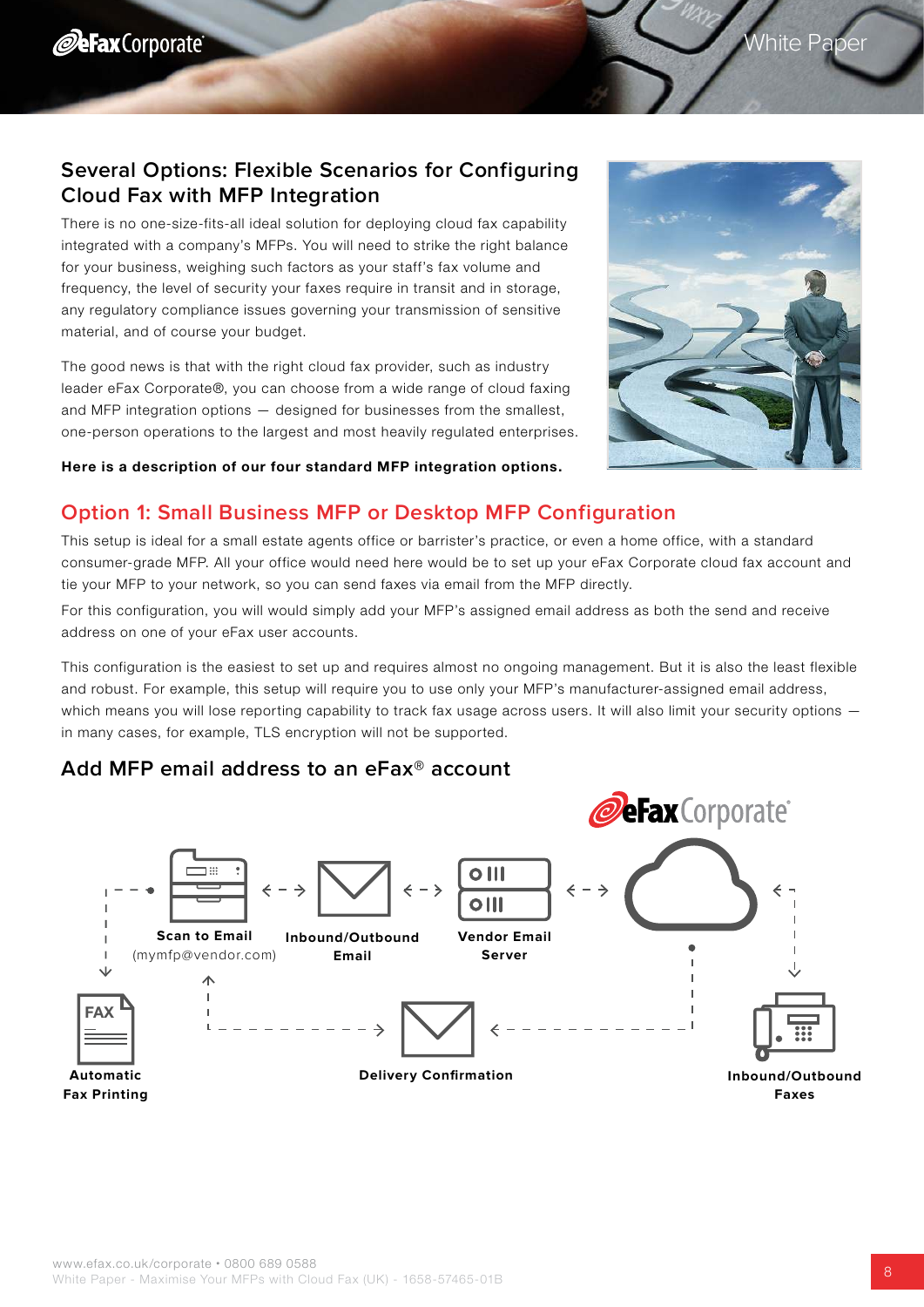# **Option 2: The Basic Enterprise Configuration**

This configuration is simple to set up and easy to maintain, and allows any employee in the office to send a fax without having to have an individual eFax account – making it a great option that will meet your small or medium-business faxing needs.

For this option, simply create an eFax user account for the MFP using its email address for sending and receiving faxes. When an employee needs to send a paper fax, they use the scan-to-email function on the MFP and address the outgoing fax using: [FaxNumber]@efaxsend.com.

Inbound faxes and confirmation receipts are emailed to the printer for automatic printing, or they can be configured to be copied to shared directories. You may also elect to enable custom cover pages for each MFP with an eFax Corporate account.

### **Create an eFax® user account for each MFP**



### Snapshot: MFP Integration Options

### Small Business and Desktop MFP Integration

Employees can fax from the MFP, simply using the MFP's manufacturer-issued email address.

#### Basic Enterprise MFP Integration

All employees can fax from the MFP, without individual cloud fax accounts (and can use either MFP- issue email or external address).

#### Enterprise MFP Integration with AD or LDAP

Employees use their individual cloud fax accounts to fax from the MFP — which allows for more robust tracking, reporting and audit trails.

#### Enterprise MFP Integration with eFax Corporate®

The best of both worlds. Employees can fax from any networked MFP without a personal eFax account, but you have full individual reporting capability, enhanced security and complete audit trails.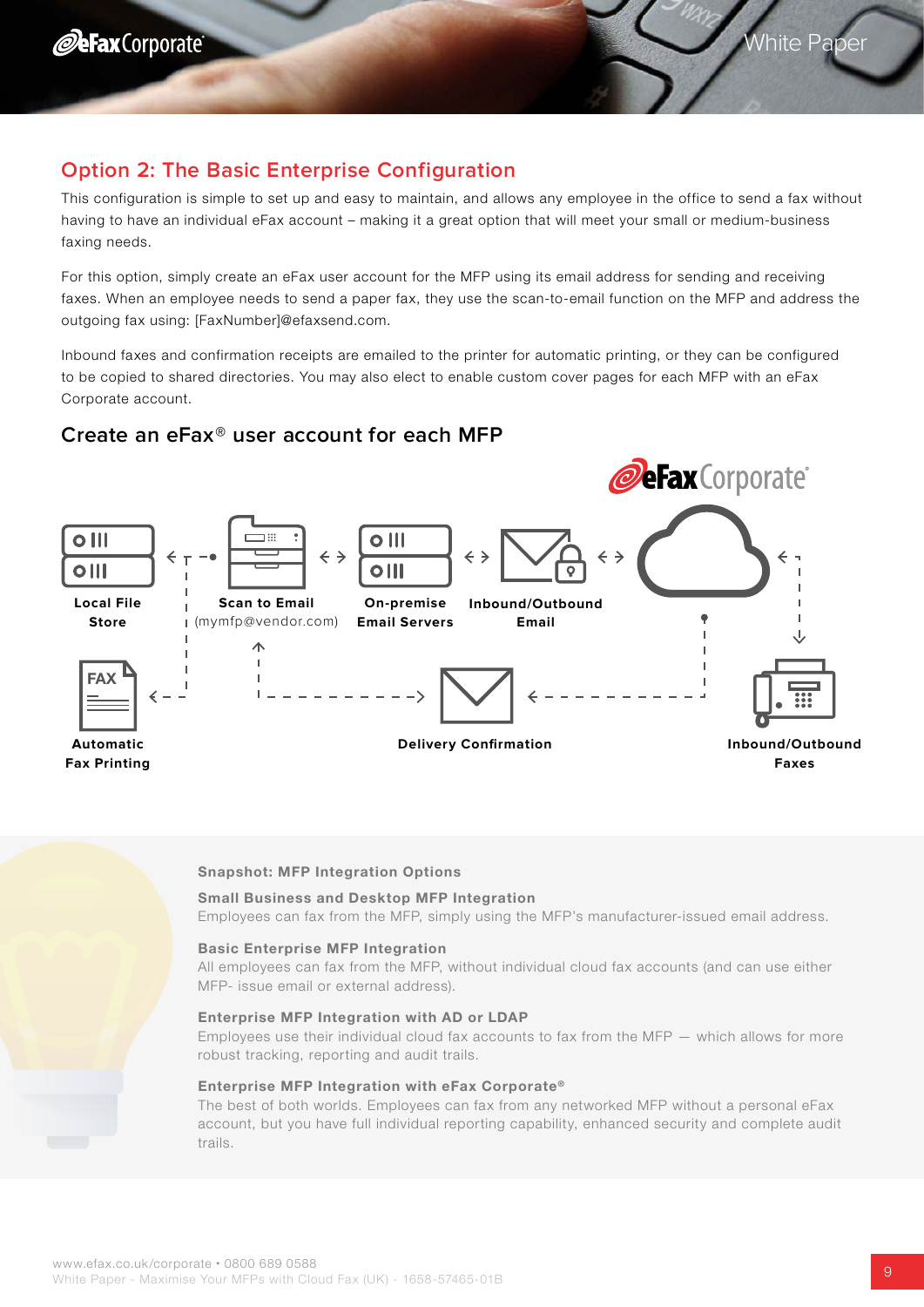# **Option 3: The Enterprise MFP Configuration with Active Directory or LDAP**

In this option, your employees scan paper documents on any networked MFP — and then use the MFP's control panel to send faxes by email directly through the cloud using their personal eFax Corporate account. This option allows for granular reporting, a clear audit trail and tighter physical security, because login to the MFP is required. Perhaps the greatest benefit to an enterprise is the ease of administration, since you can tie into your existing Active Directory or LDAP services into each unique eFax Corporate account, for each assigned fax user in your entire company. All of this is easily managed and setup through the eFax Corporate Admin Console.

| £.             | <b>USERS</b>      |                                     | Seiert Graus                                 |                                  | - Laul nieer                 | milain<br>÷         | · Issue South Value | Q. Seath                                                                    |
|----------------|-------------------|-------------------------------------|----------------------------------------------|----------------------------------|------------------------------|---------------------|---------------------|-----------------------------------------------------------------------------|
| Ħ              | Quick Kitler      | He Most                             | <b>Je Aurum</b><br>œ.                        | <b>Rosend Welcome: Email</b>     | IE Insert-Cape (Unit List    |                     |                     |                                                                             |
|                |                   |                                     |                                              |                                  |                              |                     |                     | $\frac{15855}{197 938^2}$ 55 $\left[100\right]$ $\left[1-\right]$ of 1 00 H |
| $\Box$         | <b>First Name</b> | <b>When:</b>                        | Email Address                                | <b>Number</b>                    | Grinde                       | <b>Billing Code</b> | Azzieri ID          | Users                                                                       |
| $\overline{u}$ | 111111            | <b>Assett</b>                       | First Jan 6001 (Pyrominal at<br>688<br>wee   | <b>ISBN/ITEZIAO</b>              | <b>Cleaning</b>              | 11545               |                     | WHO HICPAY                                                                  |
| LL             | 1 turniz          | 12.50<br><b>REMOVE</b>              | find in 8202 level mill at<br>cin.           | INNOCOSTAN                       | <b>CONTRACTOR</b><br>United. | sines               |                     | <b>ALCOHOL: AND PROPERTY</b><br><b>MAKE HOCKIVE</b>                         |
| a              | Listà             | <b>CONTRACTOR</b><br><b>Roughly</b> | femiant000@yopyaid.c.<br>date.               | <b>ERRITOIDOS</b>                | Gonact                       | 12545               | ٠.                  | CAN THE UPCA CIL<br><b>SOUS RECEIVE</b>                                     |
| 17             | A IMAN            | n m<br>BAILIN<br>ww                 | Weblast004@yopmatto<br>147                   | 1EEKVOSE2V6<br><b>AN ARCHITE</b> | Group's                      | 12345<br>us         | n.                  | inistrovi<br><b>HINGY RECEIVE</b><br>e samo p                               |
| U.             | <b>1 Imp23</b>    | first(C)<br>n ma                    | hrstias@dbillyggesal.c<br><b>LES</b>         | LEEEGO/ASS1<br>32 S.W            | Ground<br><b>CYST</b>        | 12345               | ٠                   | <b>MMD MICENT</b><br>rooma                                                  |
| ū              | L tietos          | <b>Bratilda</b>                     | fice institute yourself as<br>ces.           | 1002077723                       | Groupit                      | 12345               | ۰                   | MAD MATHE                                                                   |
| o              | $1\text{ln}107$   | Erultz                              | Federal Street - 18882104617<br>BELL-PARTIES |                                  | Sout!                        | 32545               | ٠                   | SEND RECENT                                                                 |

To set up the integration, you'll need to create an eFax user account for every person in the office who'll be using fax services, and tie each user to your Active Directory or LDAP for user authentication.

When sending a fax, users log in to the MFP and use the scan-to-email function, and then address the outgoing email using: [FaxNumber]@efaxsend.com. In this scenario, faxes appear to come from the sender, not from the printer - a much more personalized and direct workflow. The sender receives a delivery confirmation directly to their work email – convenient and efficient!

Additionally, this configuration allows you to input SMTP codes for easier fax creation and sending. For example, your employee can enter a custom code to bring up a custom cover page, or to specify to which email address to deliver the confirmation receipt.

### **Create an eFax® user account for each employee**

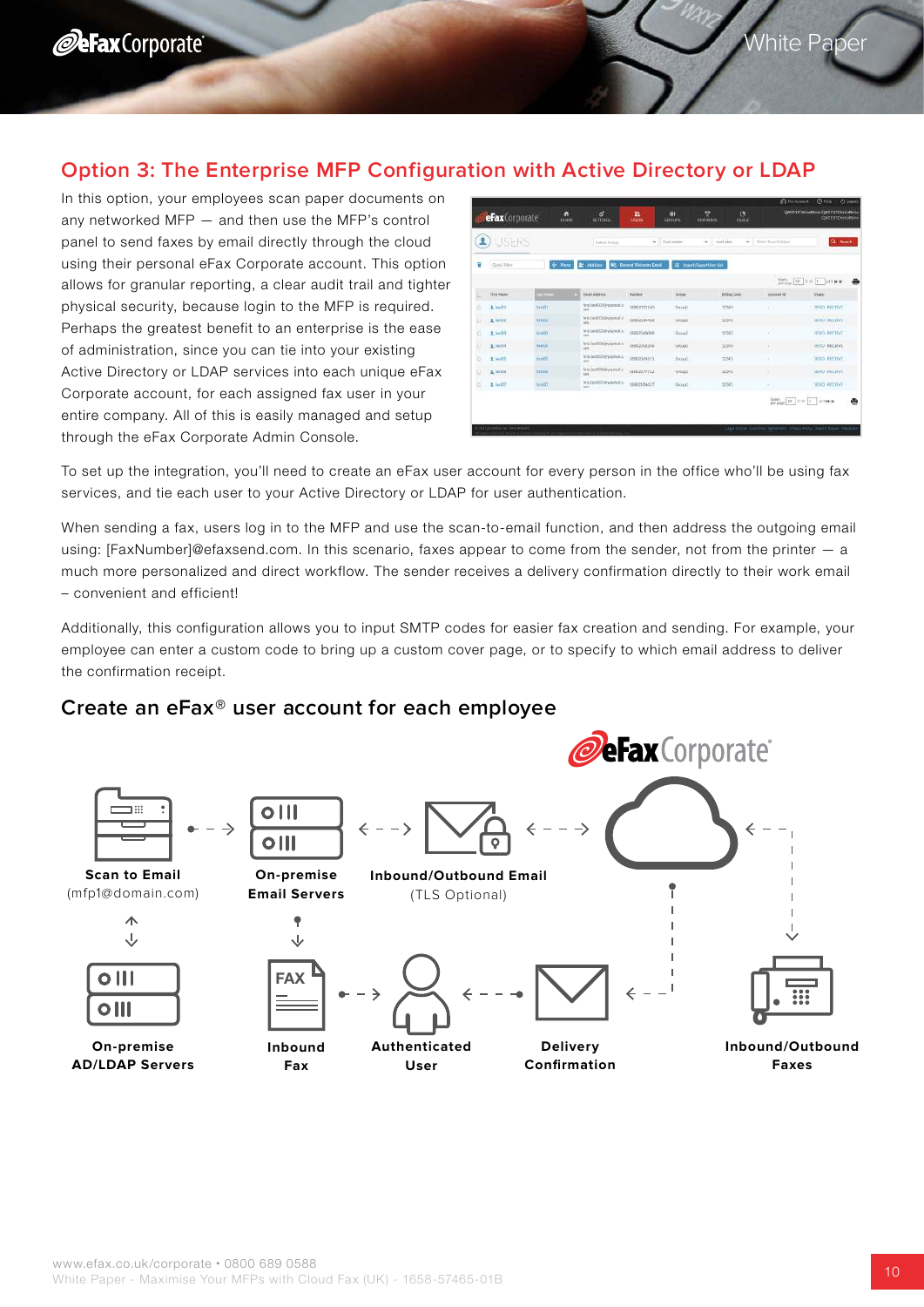# **Option 4: The Enterprise MFP Integration with the eFax Corporate MFP Fax Direct Feature**

This final scenario fully leverages the eFax Corporate MFP Fax Direct Feature to enable any employee in your organisation to fax through the eFax network using any networked MFP in your office — without having to have their own personal eFax account. It also allows for the greatest flexibility and simplicity of integration, yet still delivers the benefits of granular reporting and clear audit trails without the overhead of setting up an eFax account for each employee and Active Directory integration.

To set this up, create an eFax account for each MFP in the organisation, making sure to use the device's email address. To send a fax, each employee uses the scan-to-email function, but instead of using [FaxNumber]@efaxsend. com as usual, they can specify SMTP parameters in the recipient's address. These parameters allow users to specify their own email address for the delivery confirmation, select custom cover pages, or even supply a client matter or departmental billing code.

The benefit here is that your organisation need not have an eFax account for each user, and anyone who needs to send a paper fax may still do so from your MFPs. So, it's a great alternative to the Enterprise Integration #3 above with Active Directory/LDAP, since many businesses opt not to enforce logins in order to use an MFP. Yet you still get the option to use the great features – like cover pages and confirmation receipts, without the administrative setup of each user in your organisation.

Here's an added bonus: If your organisation does a high volume of outbound faxing to many of the same numbers, you may also use your MFP's Internet fax services (called iFax Services on some MFP models) to pre-program "hot buttons" on the control panel, which makes faxing right from the MFP even easier. These hot buttons are ideal for your employees who send faxes regularly — such as payroll, accounts payable, or customer service.



### **Create an eFax® user account for each MFP**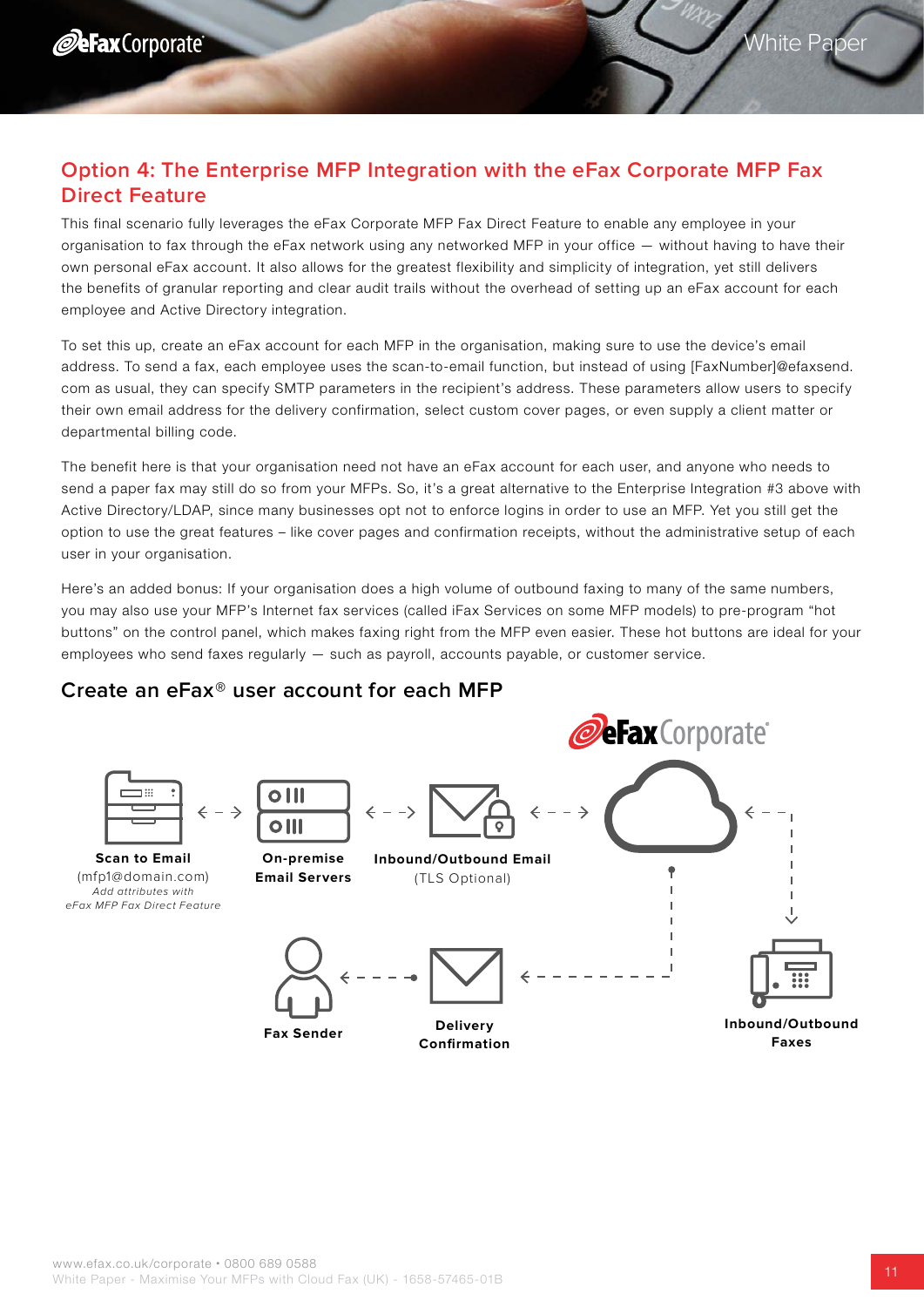# <span id="page-11-0"></span>**Your Fax Infrastructure Without Cloud Faxing for MFP Integration**

With in-house fax hardware (fax machines or fax servers, or both), your business or IT department owns all responsibility for maintaining this aging, legacy hardware. Managing your own onsite fax hardware also places your organisation in charge of employee training and technical support — a real drain, because fax machines and servers are notorious for their technical problems.

For desktop fax machines, this responsibility means replacing toner and paper, maintaining telecom lines, troubleshooting fax errors.

For fax server maintenance, the hassles can be even more substantial. Your IT team's responsibilities here include faxserver software updates, patches, and security and hardware upgrades – all of which can require significant time and IT resources to complete, diverting them from forward looking IT projects.

In addition, if not properly maintained with software updates and patches, any server operating system can be vulnerable to crashes and security flaws, another potential distraction to your business.



Snapshot: What You Need for Cloud Fax with MFP Integration

#### An enterprise-caliber cloud fax service

(one capable of MFP integration, e.g., eFax Corporate)

#### An MFP that is network-ready

(via Ethernet or WiFi) and supports Integrated Internet Fax Services

#### An MFP that can send and receive email

(either the MFP's own assigned email address, or an external email)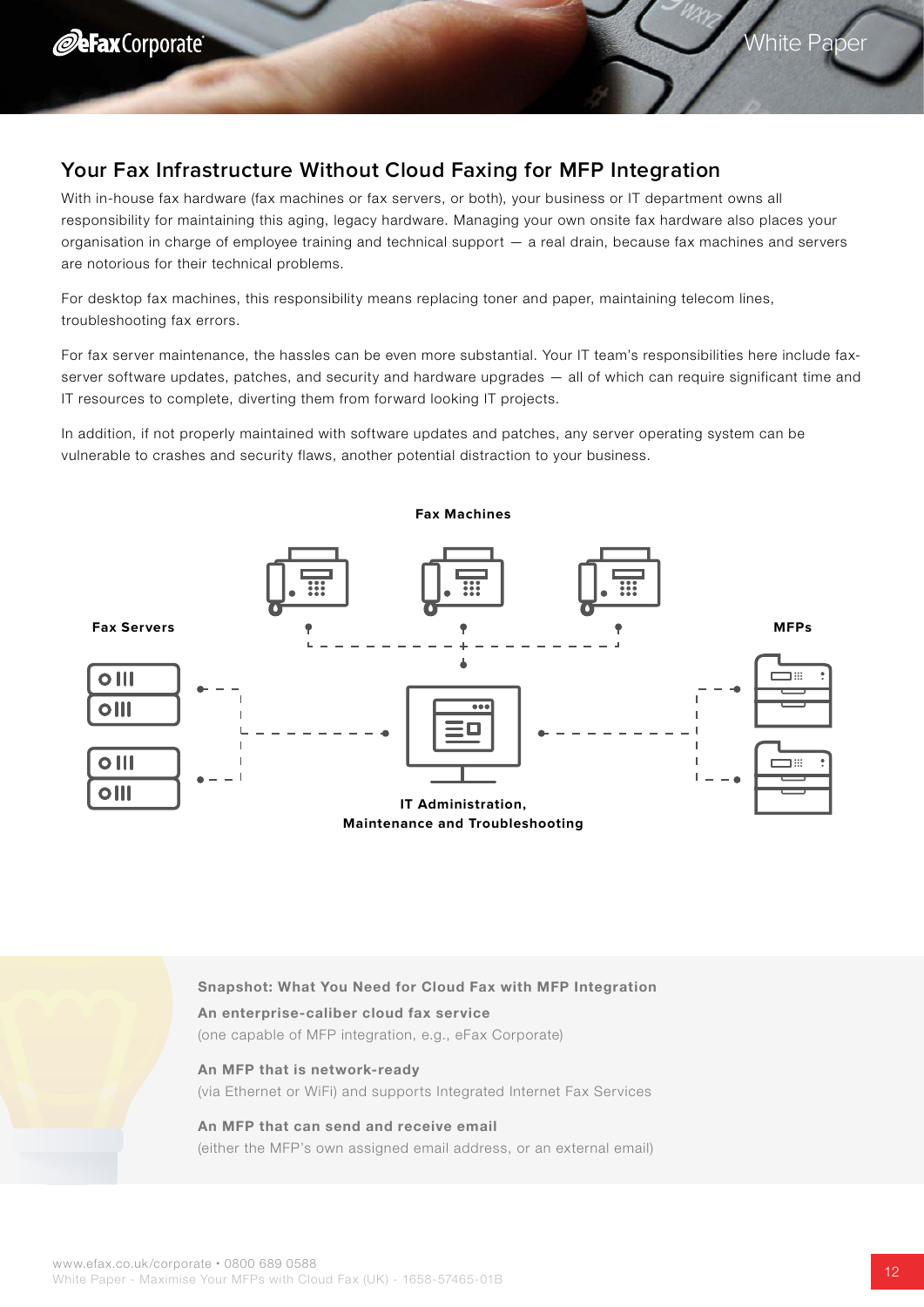# <span id="page-12-0"></span>**Your Fax Infrastructure With Cloud Faxing for MFP Integration**

When you migrate to a cloud fax model, your business can eliminate all of these headaches, and transfer responsibility for fax maintenance and upgrades to a trusted third-party provider. And when you add an MFP-integration feature to your cloud faxing, you add the flexibility of paper-based faxing when needed.

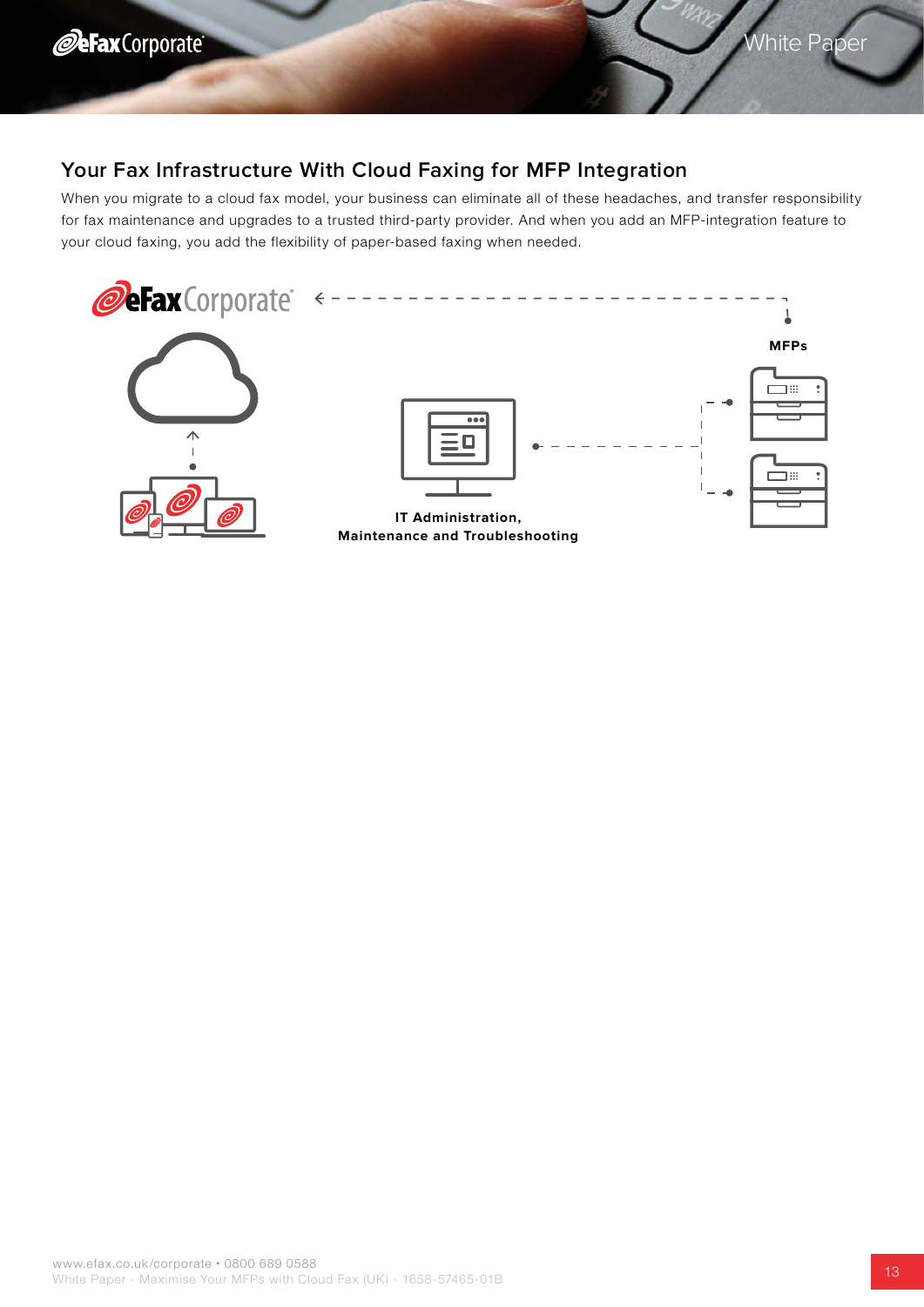# <span id="page-13-0"></span>**Conclusion: By Integrating eFax Corporate with Your MFPs, You Can Save Money, Streamline Your Fax Processes and Increase Document Security**

In addition to saving money on dedicated fax hardware, software and phone lines, there are several other benefits to integrating your multifunction printers with a cloud fax service from a leader in the industry, such as eFax Corporate. One of the greatest benefits is that your organisation can eliminate the dated, error-prone fax infrastructure that can bog down your business and IT staff. You'll also be able to streamline an inefficient business workflow process sending paper faxes.

What's more, your staff will appreciate the convenience of sending faxes by email, from anywhere, and no longer being tethered to fax machines. And when they do need to send a hard copy fax — for example, if their recipient requires a "wet ink" signature — your employees will appreciate being able to use any MFP in the office to quickly scan that hard copy, email it from the MFP, and receive an automated delivery confirmation.

> And finally, you'll look like an IT hero — for upgrading your antiquated faxing process to a convenient, simplified and secure cloud-based model.

If you would like to learn more about outsourcing to a cloud fax model with eFax Corporate, visit us at www.efax.co.uk/corporate or contact Sales at 0800 689 0588.

Sources:

1. CIO Insight: "The Office Fax Machine is Alive and Well" http://www.cioinsight.com/it-strategy/tech-trends/slideshows/the-office-fax-machine-is-alive-and-well